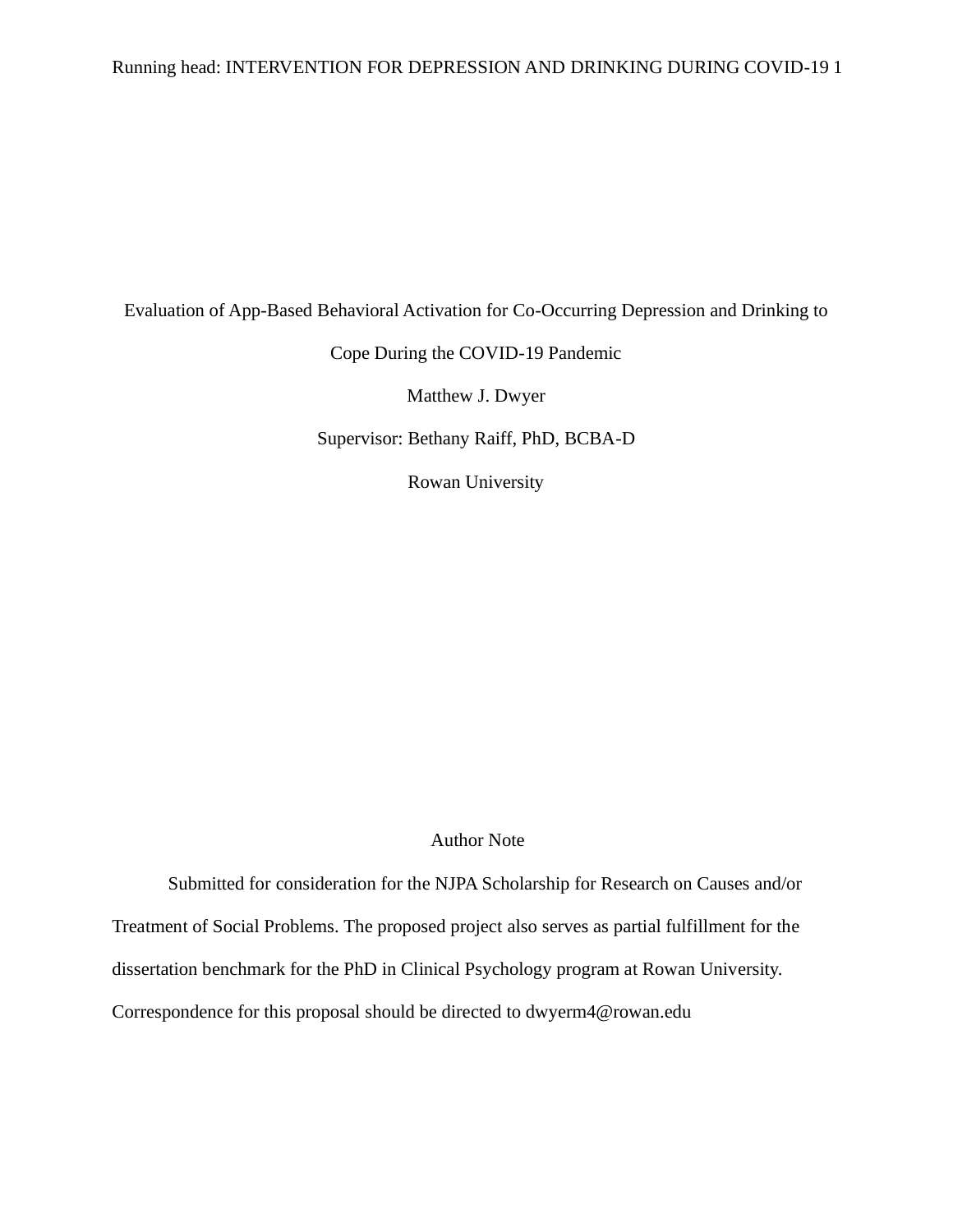# Evaluation of App-Based Behavioral Activation for Co-Occurring Depression and Drinking to Cope During the COVID-19 Pandemic

The COVID-19 pandemic is an unprecedented global event which presents numerous challenges, especially as cases in the United States continue to rise. To effectively decrease the number of new cases, states have enacted a range of social distancing measures, many of which have left citizens in self-isolation for days or weeks at a time. Although some states have allowed businesses to reopen their doors and reduced restrictions, millions of people are still out of work and unable to socialize as they did before the pandemic. While necessary to limit mortality in the short term, the secondary and long-term psychological impact of social distancing is unknown (Galea, Merchant, & Lurie, 2020). In particular, concerns of depression and problematic alcohol use have been raised (Rehm et al., 2020; Wang et al., 2020). Theory-guided approaches to intervention for individuals at risk of co-morbid depression and alcohol use are critical. This project aims to study some of these questions, by focusing on the following: (1) examine an integrated operant theory for understanding depression and co-morbid alcohol use during COVID-19, and (2) evaluate the efficacy of an intervention based on this theoretical conceptualization.

Operant theories conceptualize depression as the result of decreased reinforcement from valued activity and concurrent punishment of goal-directed behavior (Carvalho and Hopko, 2011). During the pandemic, many valued self-care activities, such as going to work, exercising at the gym, or spending time with friends and family, may be dangerous. Thus, people who can no longer engage in self-care and other valued activities may be at elevated risk of depression. In this model of depression, overt maladaptive coping behaviors, such as drinking alcohol, serve as avoidance responses that exacerbates depression (Foulds et al., 2015). Behavioral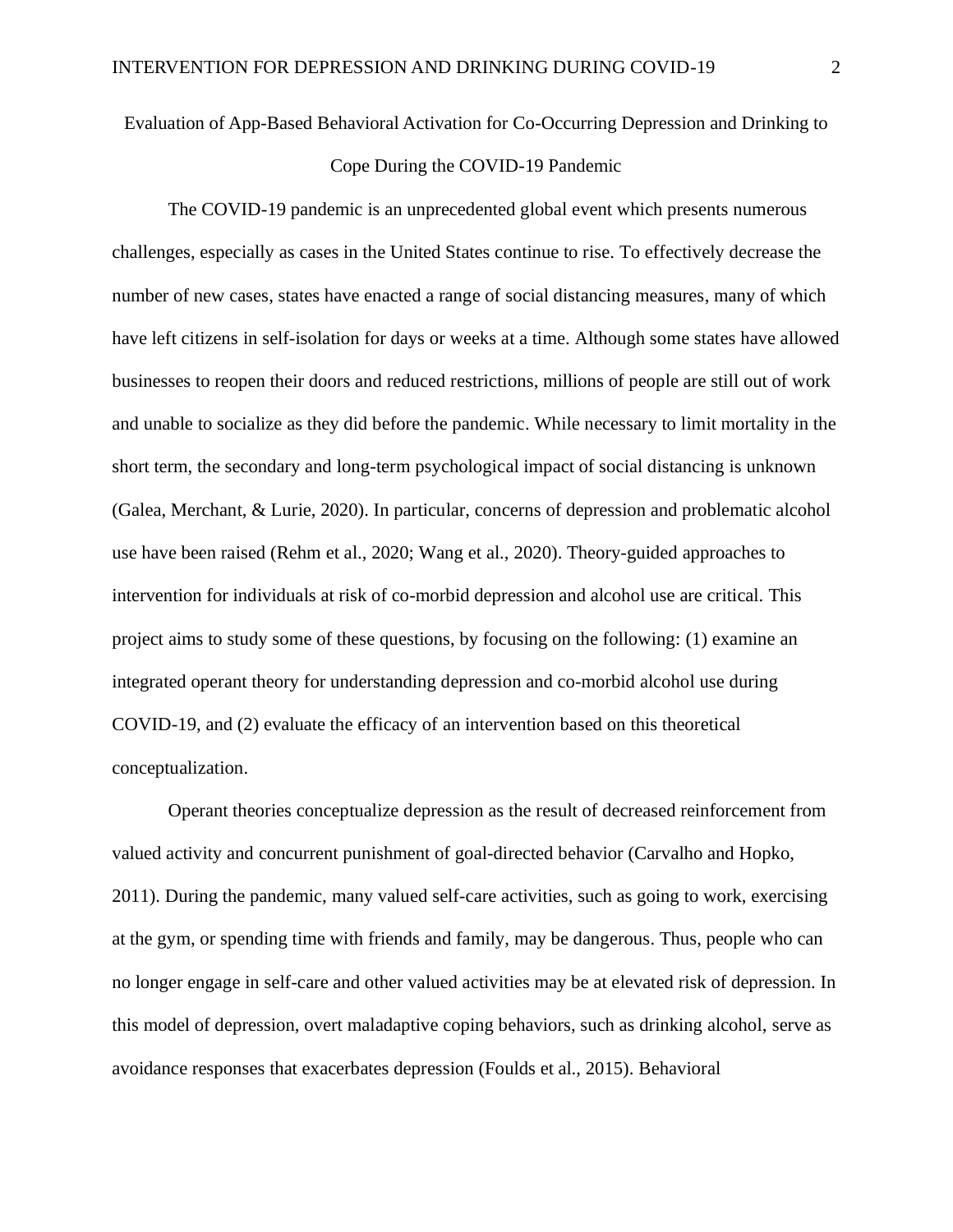conceptualizations of addiction view drinking to cope as negatively reinforced through escaping or avoiding negative thoughts or emotions. Over time, this behavior leads to the reduction of positive reinforcement from competing non-drinking related behavior (Bickel et al., 2014). During the pandemic, when non-drinking reinforcement through occupational, social, and entertainment life domains is low, the reinforcing potential of drinking to cope with depressive symptomology may increase (Luciano et al., 2020). Therefore, evaluating the relationship between limited access and engagement in reinforcing activity, the development of depressive symptomology, and drinking to cope is particularly relevant during COVID-19. The first aim of this project is to examine the conceptual rigor of this model during the pandemic through semilongitudinal assessment over six months.

To test the applied implications of a behavioral conceptualization of depression and drinking to cope during the pandemic, a second aim of the proposed project is to pilot test a smartphone app intervention based on the behavioral model described above to reduce depression and drinking to cope. Interventions delivered through smartphone apps are low cost and highly accessible alternatives to traditional mental health interventions (Donker et al., 2013) with no face-to-face contact during the pandemic. Behavioral activation is an evidence-based intervention supported to treat depression by increasing engagement in positively reinforcing activities (Jacobson, Martell, and Dimidjian, 2006). The second aim of the proposed project is to conduct a pilot randomized controlled trial of the *Behavioral Apptivation* intervention (Dahne, Kustanoqitz, and Lejuez, 2018) to treat co-morbid depression and drinking to cope during the pandemic. This intervention is hypothesized to work by increasing reinforcement from valued activities.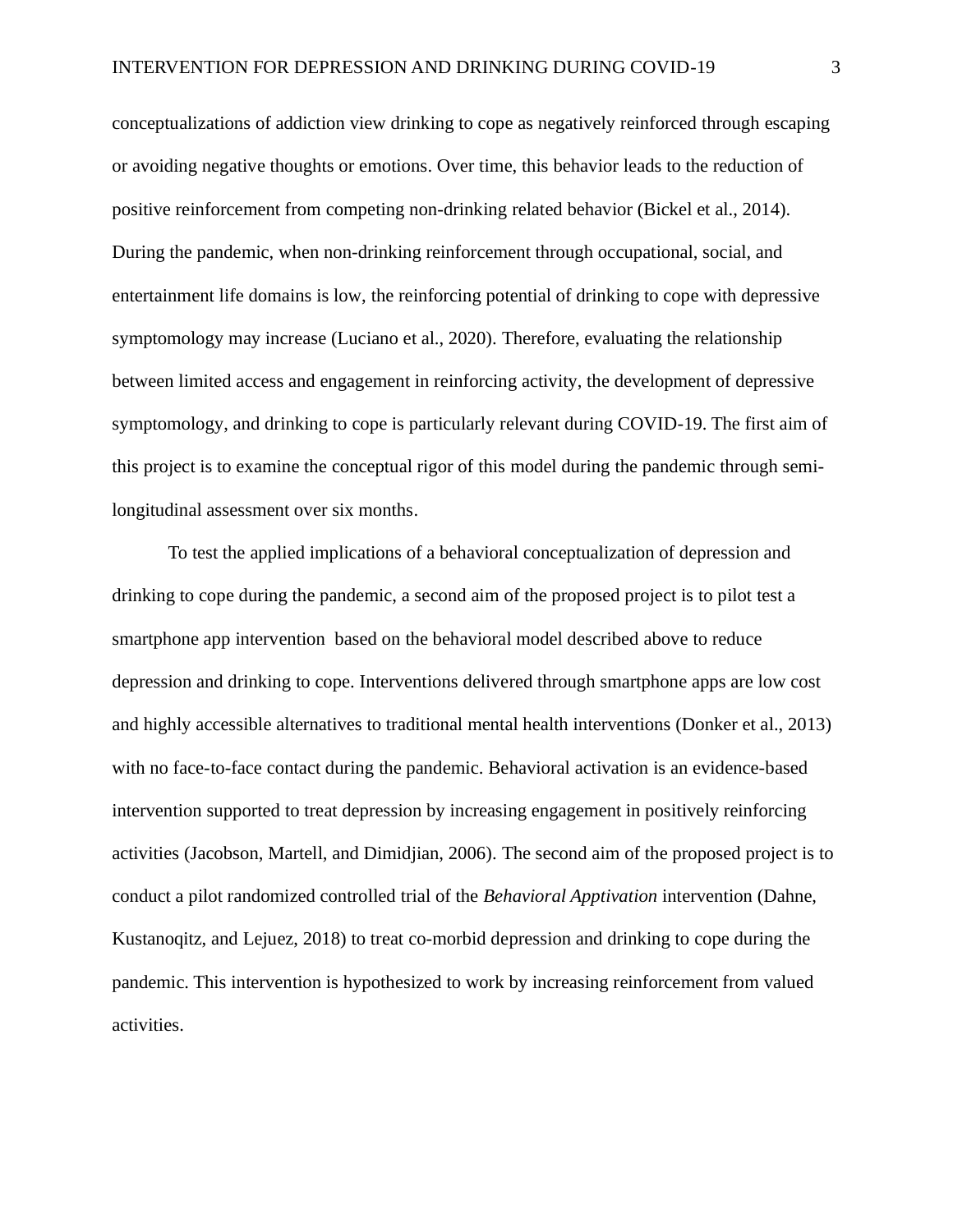#### **Method**

#### *Participants*

An ongoing project has thus far recruited 1,000 participants age 18 and over residing in the United States who have completed survey assessments to assess for depression and drinking to cope associated with the pandemic. Participants were recruited via social media (e.g., Facebook, Reddit, Twitter) through an anonymous baseline survey between June and July 2020. *Procedure*

As an extension of this ongoing project, the proposed study will follow up with 500 individuals from this sample to complete follow-up assessments at three and six months. Participants will be compensated via a reloadable debit card for completion of survey assessments using a lottery style payment system. Up to 100 consenting participants from the follow-up sample who score mild to high severity on the depression scale of the Depression Anxiety and Stress Scale (DASS-21) and the coping subscale of the Drinking Motives Questionnaire (DMQ) will be randomly assigned to a 12-week behavioral activation intervention group using the *Behavioral Apptivation* app (n = 50) or a control group. Participants enrolled in the treatment condition will be provided access to *Behavioral Apptivation* starting in October 2020, whereas control participants will receive access to the app after the 12-week period. Treatment engagement and self-reported depression and alcohol use will be tracked through the app and assessed using surveys through Qualtrics.

#### *Measures and Statistical Analyses*

The study uses several self-report measures, the majority of which have been used in peer-reviewed research on depression and alcohol use, and novel measures adopted and modified to use during COVID-19 related social distancing. A table describing the study measures is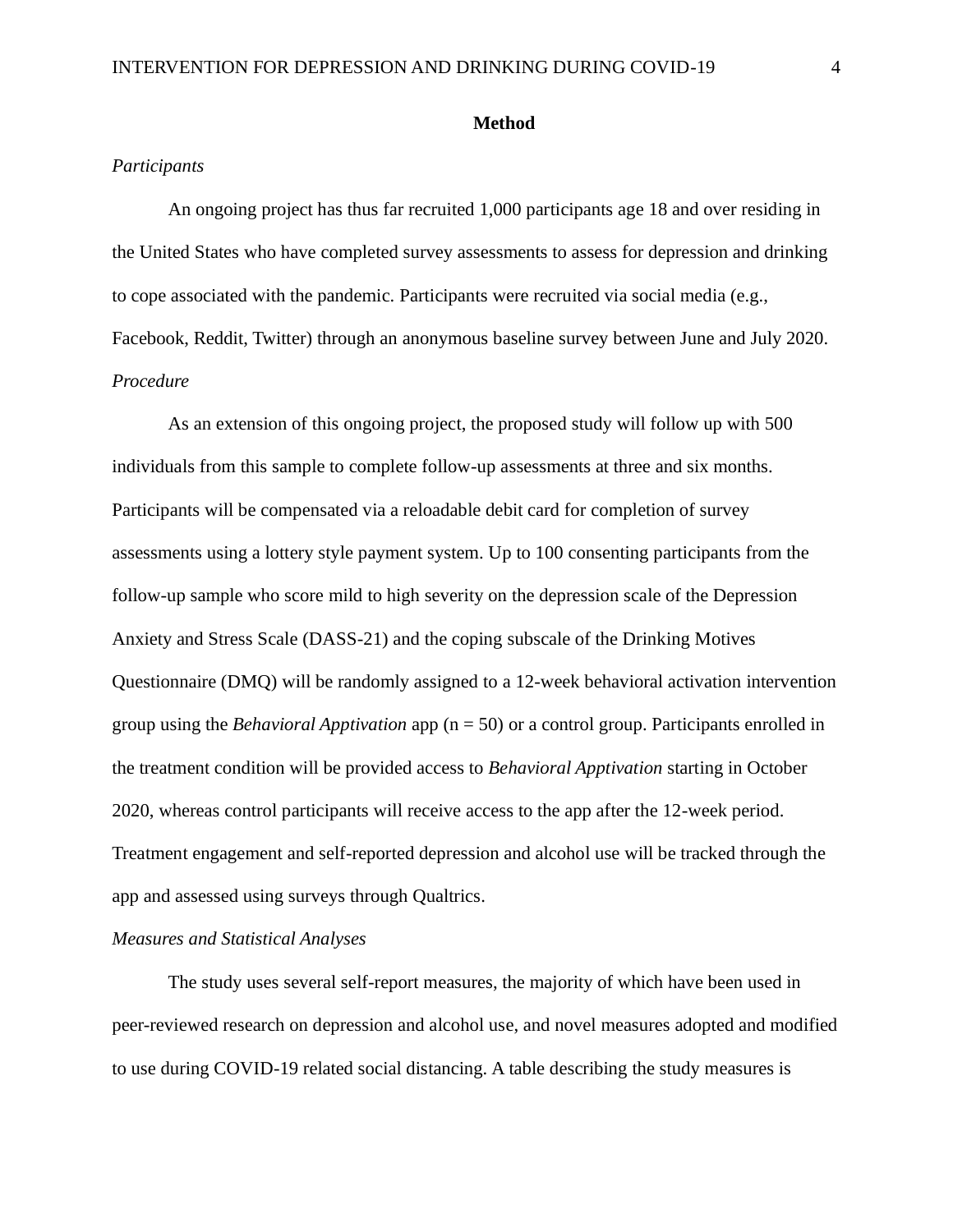included as an appendix to this proposal. For the first study aim, a time-series structural equation modeling (SEM) approach will be used to simultaneously model the relations among the three central variables of interest (engagement in reinforcing activity as negatively predictive of depression and drinking to cope) and covariates related to the pandemic over six months. The second study aim will be accomplished using a hypothesis testing approach to assess for timebased, within participant and between treatment group changes in reinforcing activity engagement, depressive symptomology, and drinking to cope after the twelve week treatment period.

#### **Implications**

The two aims of the project explore the theoretical and applied psychological consequences of the pandemic. By investigating a unified operant theory of depression and drinking to cope, we aim to demonstrate the importance of access to reinforcing activities as an underlying behavioral process. Through testing the efficacy of behavioral activation, we aim to evaluate this as a treatment mechanism with the potential to improve the lives of individuals living through the COVID-19 pandemic.

**Final word count:** 997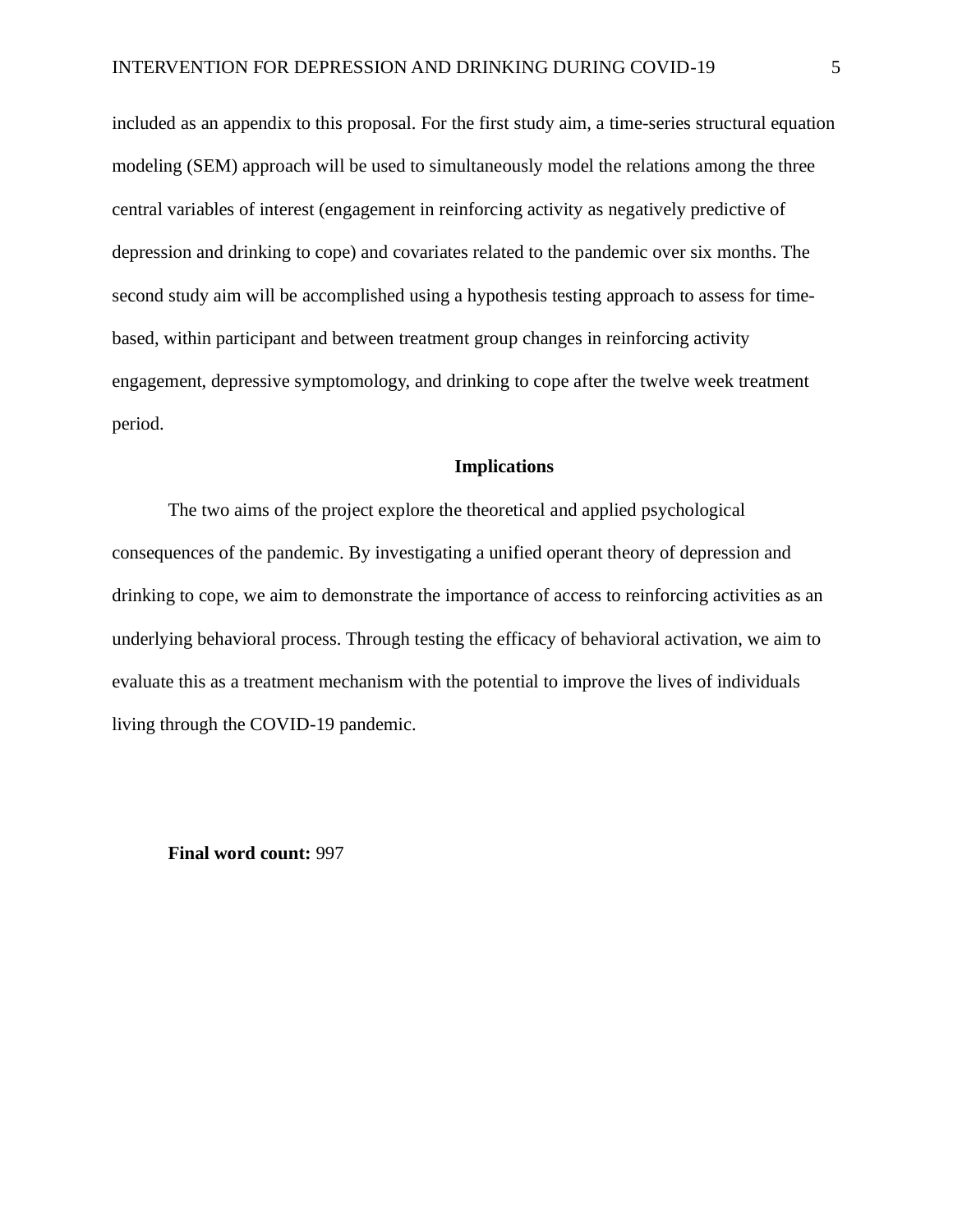#### **References**

Acuff, S. F., Dennhardt, A. A., Correia, C. J., & Murphy, J. G. (2019). Measurement of substance-free reinforcement in addiction: A systematic review. *Clinical Psychology Review*, *70*(April), 79–90. https://doi.org/10.1016/j.cpr.2019.04.003

Bickel, W. K., Johnson, M. W., Koffarnus, M. N., MacKillop, J., & Murphy, J. G. (2014). The behavioral economics of substance use disorders: reinforcement pathologies and their repair. *Annual Review of Clinical Psychology*, *10*, 641–677. https://doi.org/10.1146/annurev-clinpsy-032813-153724

- Bush, K., Kivlahan, D. R., McDonell, M. B., Fihn, S. D., & Bradley, K. A. (1998). The AUDIT alcohol consumption questions (AUDIT-C): An effective brief screening test for problem drinking. *Archives of Internal Medicine*, *158*(16), 1789–1795. https://doi.org/10.1001/archinte.158.16.1789
- Carvalho, J. P., & Hopko, D. R. (2011). Behavioral theory of depression: Reinforcement as a mediating variable between avoidance and depression. *Journal of Behavior Therapy and Experimental Psychiatry*, *42*(2), 154–162. https://doi.org/10.1016/j.jbtep.2010.10.001
- Cooper, M. L. (1994). Motivations for alcohol use among adolescents: Development and validation of a four-factor model. *Psychological Assessment*, *6*(2), 117–128. https://doi.org/10.1037/1040-3590.6.2.117

Donker, T., Petrie, K., Proudfoot, J., Clarke, J., Birch, M. R., & Christensen, H. (2013, November 15). Smartphones for smarter delivery of mental health programs: A systematic review. *Journal of Medical Internet Research*. Journal of Medical Internet Research. https://doi.org/10.2196/jmir.2791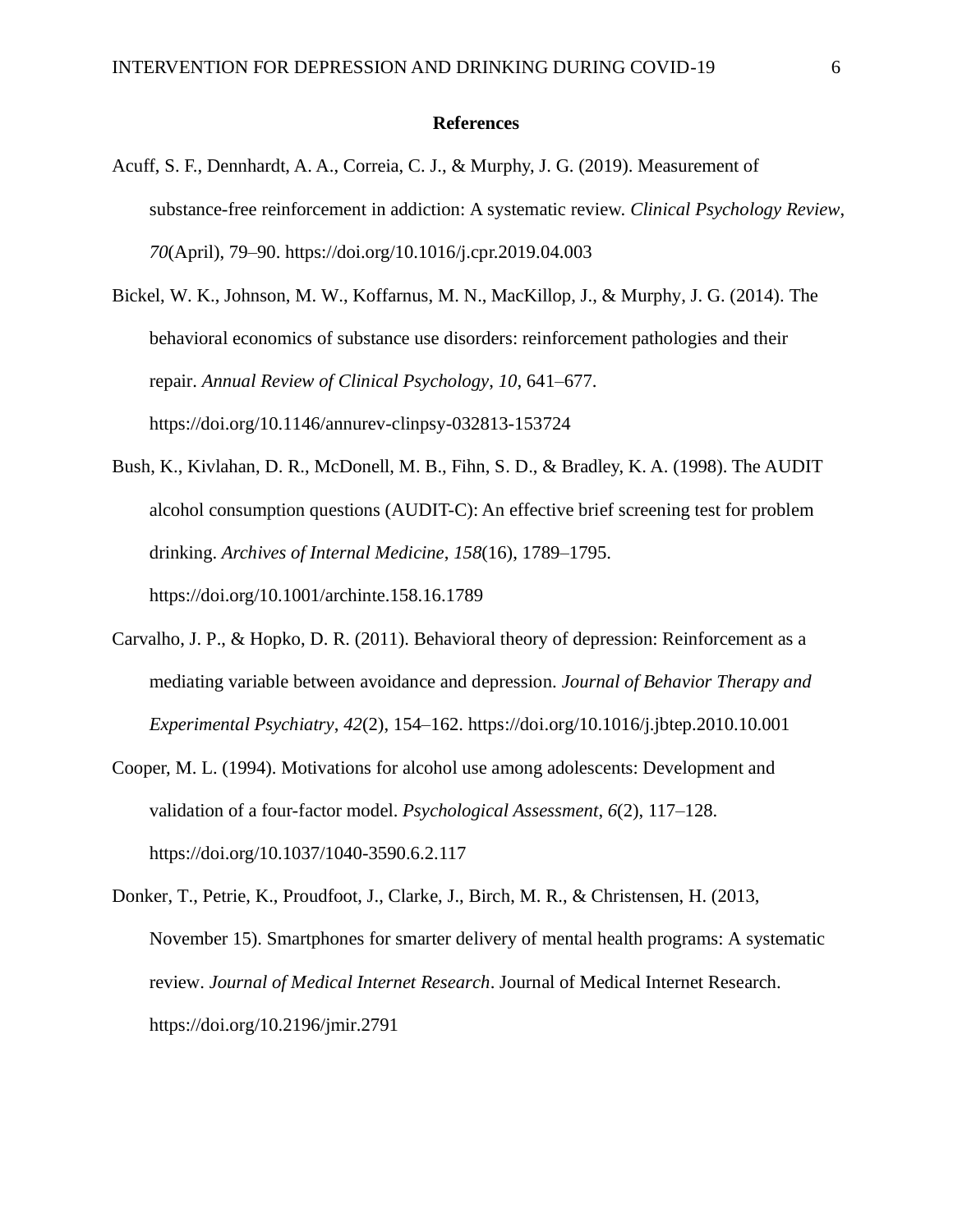Foulds, J. A., Adamson, S. J., Boden, J. M., Williman, J. A., & Mulder, R. T. (2015, July 4). Depression in patients with alcohol use disorders: Systematic review and meta-analysis of outcomes for independent and substance-induced disorders. *Journal of Affective Disorders*. Elsevier. https://doi.org/10.1016/j.jad.2015.06.024

Galea, S., Merchant, R. M., & Lurie, N. (2020, June 1). The Mental Health Consequences of COVID-19 and Physical Distancing: The Need for Prevention and Early Intervention. *JAMA Internal Medicine*. American Medical Association. https://doi.org/10.1001/jamainternmed.2020.1562

- Jacobson, N. S., Martell, C. R., & Dimidjian, S. (2006). Behavioral Activation Treatment for Depression: Returning to Contextual Roots. *Clinical Psychology: Science and Practice*, *8*(3), 255–270. https://doi.org/10.1093/clipsy.8.3.255
- Lee, S. A. (2020). Coronavirus Anxiety Scale: A brief mental health screener for COVID-19 related anxiety. *Death Studies*, *44*(7), 393–401. https://doi.org/10.1080/07481187.2020.1748481
- Kahler, C. W., Strong, D. R., & Read, J. P. (2005). Toward Efficient and Comprehensive Measurement of the Alcohol Problems Continuum in College Students: The Brief Young Adult Alcohol Consequences Questionnaire. *Alcoholism: Clinical & Experimental Research*, *29*(7), 1180–1189. https://doi.org/10.1097/01.ALC.0000171940.95813.A5
- Murphy, J. G., & MacKillop, J. (2006). Relative reinforcing efficacy of alcohol among college student drinkers. *Experimental and Clinical Psychopharmacology*, *14*(2), 219–227. https://doi.org/10.1037/1064-1297.14.2.219
- Osman, A., Bagge, C. L., Gutierrez, P. M., Konick, L. C., Kopper, B. A., Barrios, F. X., & Osman. (2001). The Suicidal Behaviors Questionnaire-Revised (SBQ-R): validation with clinical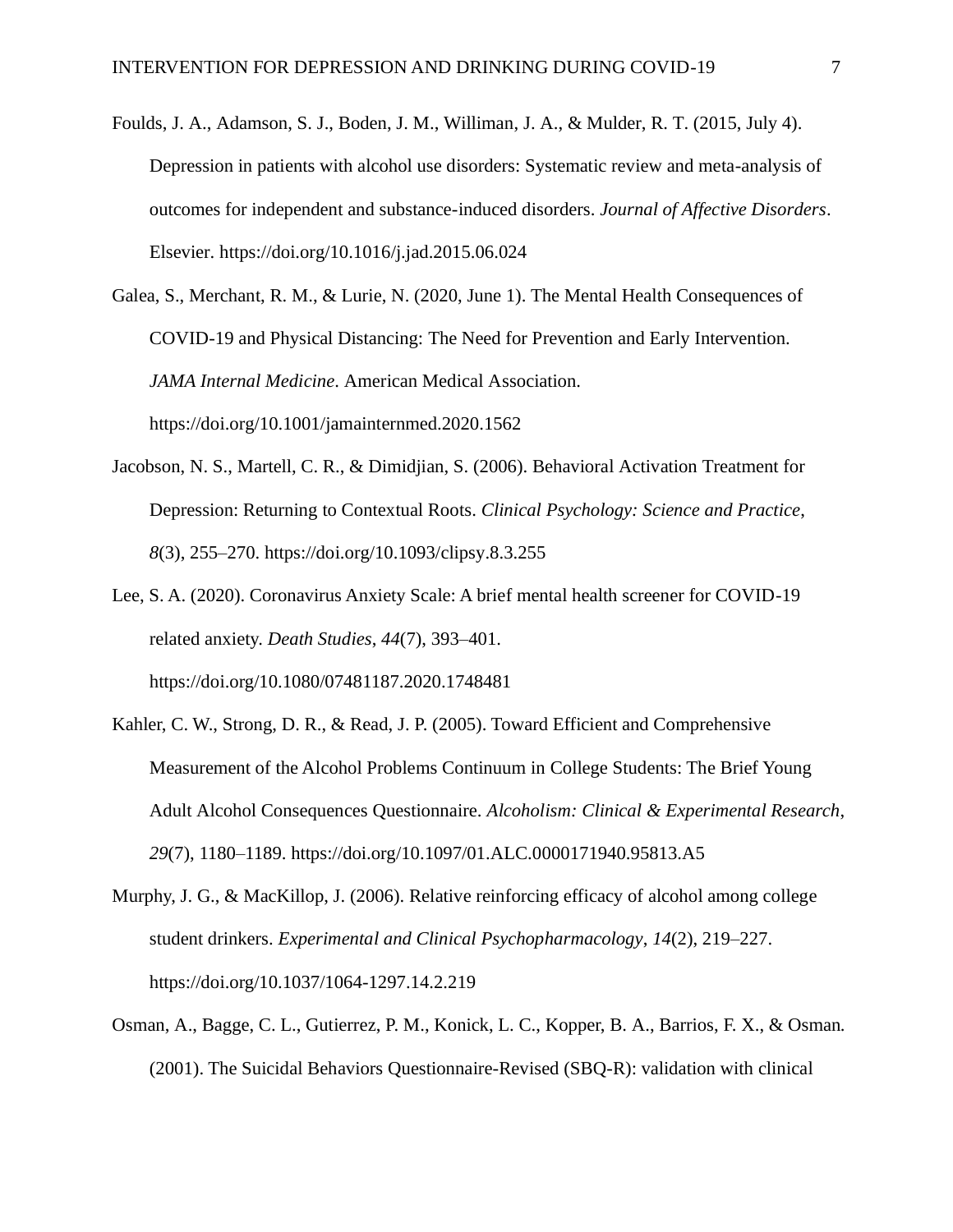and nonclinical samples. *Assessment*, *8*(4), 443–454.

- Osman, A., Wong, J. L., Bagge, C. L., Freedenthal, S., Gutierrez, P. M., & Lozano, G. (2012). The Depression Anxiety Stress Scales-21 (DASS-21): Further Examination of Dimensions, Scale Reliability, and Correlates. *Journal of Clinical Psychology*, *68*(12), 1322–1338. https://doi.org/10.1002/jclp.21908
- Rehm, J., Kilian, C., Ferreira-Borges, C., Jernigan, D., Monteiro, M., Parry, C. D. H., … Manthey, J. (2020, May 2). Alcohol use in times of the COVID 19: Implications for monitoring and policy. *Drug and Alcohol Review*. Blackwell Publishing. https://doi.org/10.1111/dar.13074
- Wang, C., Pan, R., Wan, X., Tan, Y., Xu, L., Ho, C. S., & Ho, R. C. (2020). Immediate psychological responses and associated factors during the initial stage of the 2019 coronavirus disease (COVID-19) epidemic among the general population in China. *International Journal of Environmental Research and Public Health*, *17*(5), 1729. https://doi.org/10.3390/ijerph17051729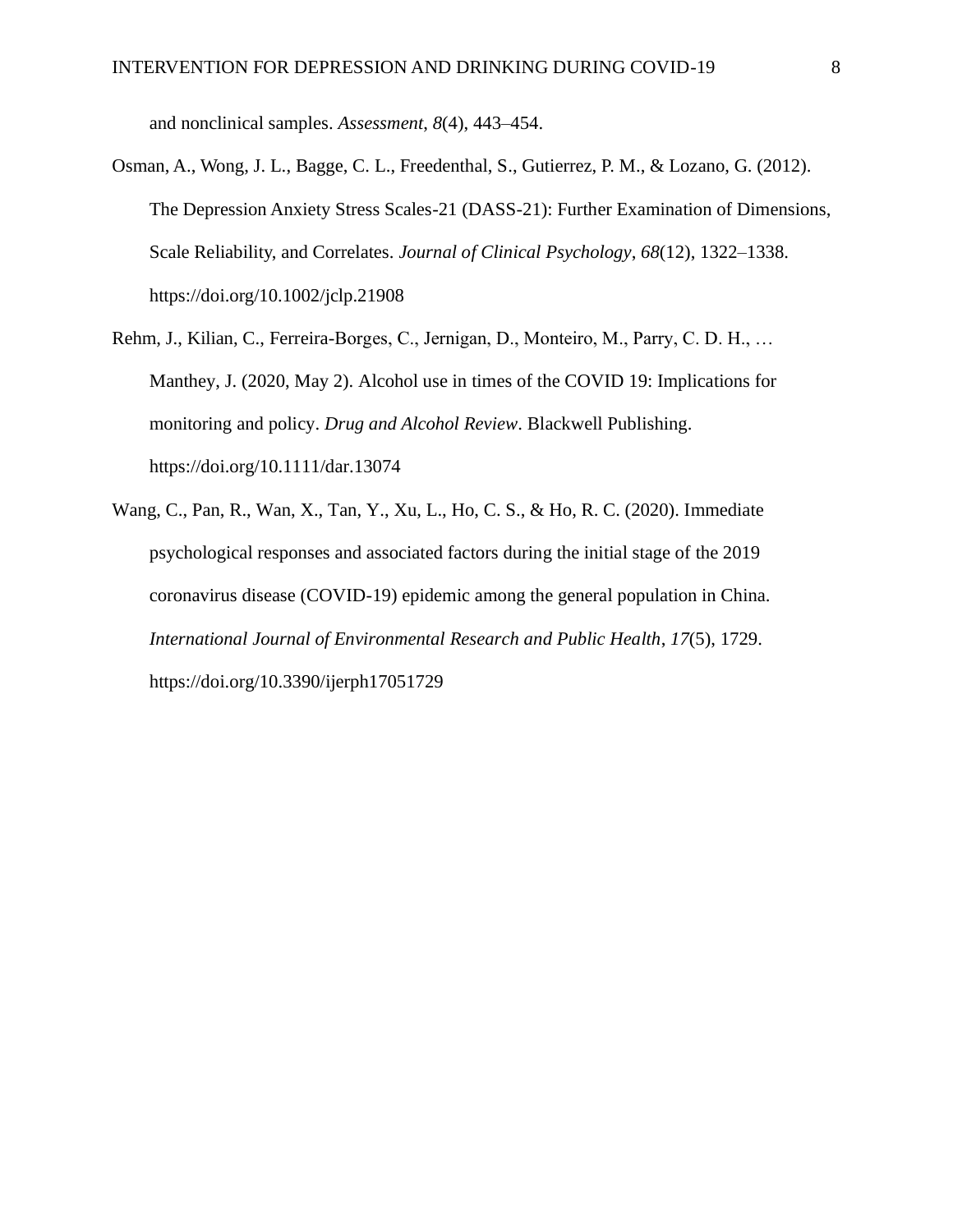| Measure                           | Description                    | Reference                    |
|-----------------------------------|--------------------------------|------------------------------|
| Demographics and COVID            | Includes items to assess       | N/A                          |
| experience questionnaire          | engagement with social         |                              |
|                                   | distancing, current            |                              |
|                                   | employment, social support,    |                              |
|                                   | relationship status, gender,   |                              |
|                                   | age, state of residence, and   |                              |
|                                   | COVID-19 experience.           |                              |
| <b>COVID Anxiety Scale</b>        | Novel anxiety questionnaire    | Lee, 2020                    |
|                                   | recently published for use in  |                              |
|                                   | identifying anxiety symptoms   |                              |
|                                   | specific to COVID-19.          |                              |
| <b>Alcohol Use Disorder</b>       | Widely utilized screener to    | Bush, Kivlahan, McDonell,    |
| Identification Test (AUDIT)       | assess alcohol use severity.   | Fihn, & Bradley, 1998        |
|                                   |                                |                              |
| <b>Drinking Motives</b>           | Four factor assessment of      | Cooper, 1994                 |
| Questionnaire (DMQ-R)             | motivations for alcohol use.   |                              |
| <b>Alcohol Purchase Task</b>      | Survey of reinforcing efficacy | Murphy & MacKillop, 2006     |
|                                   | of alcohol using hypothetical  |                              |
|                                   | purchasing.                    |                              |
| Brief Young Adult Alcohol         | Survey of consequences         | Kahler, Strong, & Read, 2005 |
| <b>Consequences Questionnaire</b> | related to alcohol use.        |                              |

# **Appendix**